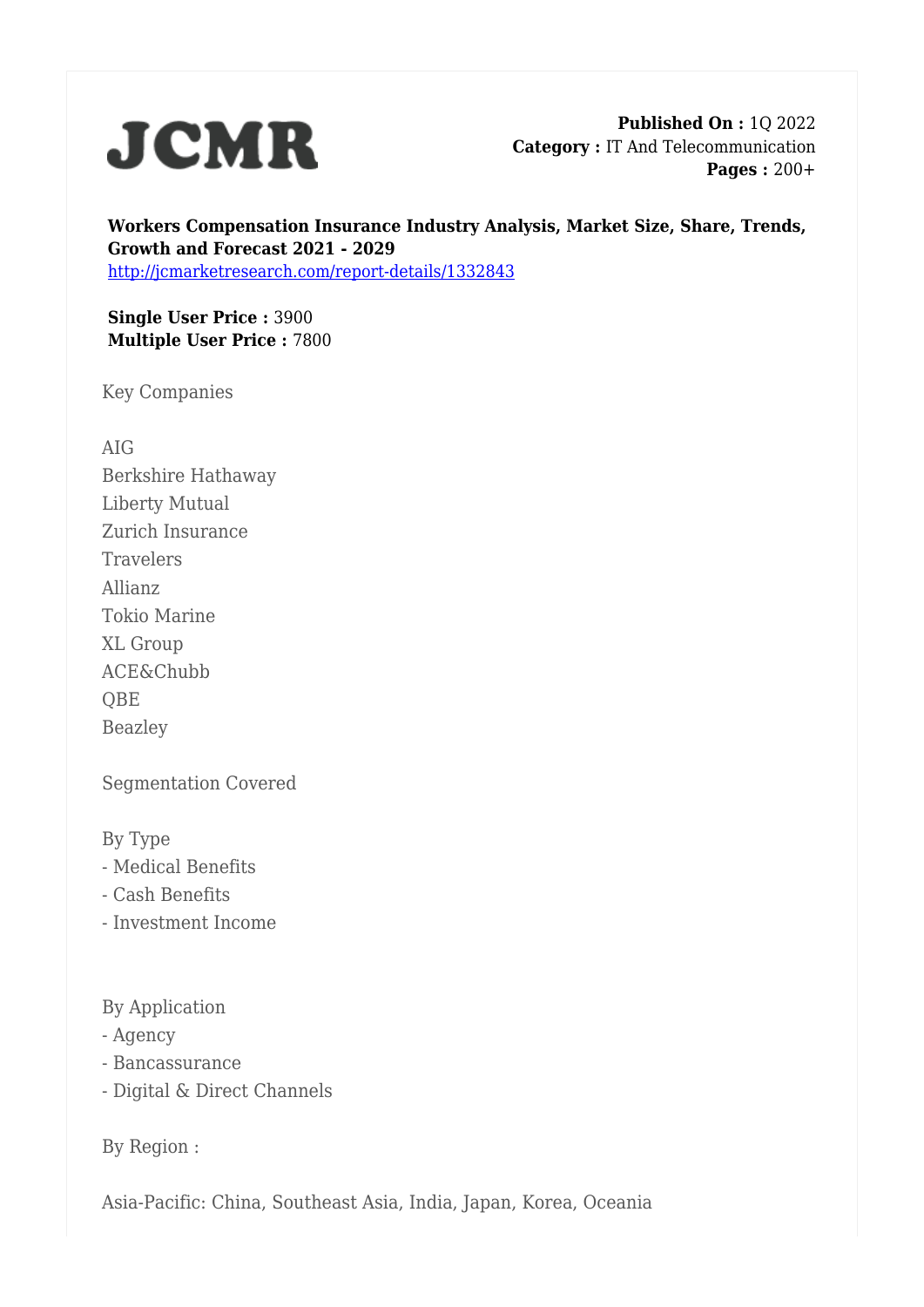Europe : Germany, UK, France, Italy, Russia, Spain, Netherlands, Turkey, Switzerland

North America : United States, Canada, Mexico

Middle East & Africa : GCC, North Africa, South Africa

South America : Brazil, Argentina, Columbia, Chile, Peru

Chapter 1 Global Workers Compensation Insurance Market Overview

- 1.1 Introduction
- 1.2 Taxonomy
- 1.2.1 By Product Type & End User
- 1.2.2 By Region
- 1.3 Drivers for Workers Compensation Insurance Market
- 1.4 Restraints for Workers Compensation Insurance Market
- 1.5 Opportunities for Workers Compensation Insurance Market
- 1.6 Trends for Workers Compensation Insurance Market
- 1.7 COVID-19 Impact Assessment on Workers Compensation Insurance Industry
- 1.8 Macro-economic Factors
- 1.9 Regulatory Framework
- 1.10 Pricing Analysis by Region, 2020
- 1.11 Opportunity Map Analysis
- 1.12 Opportunity Orbits
- 1.13 Market Investment Feasibility Index
- 1.14 PEST Analysis
- 1.15 PORTERS Five Force Analysis
- 1.16 Go to Market Strategy
- 1.17 Value Chain Analysis
- 1.18 Cost Structure Analysis
- 1.19 Regional Market Share and BPS Analysis

Chapter 2 Global Workers Compensation Insurance Market Overview

2.1 Global Workers Compensation Insurance Market by Product Type

2.1.1 Global Workers Compensation Insurance Market Value (US\$ Mn) and Volume (Units) Comparison by Product Type (2013-2029)

2.1.2 Global Workers Compensation Insurance Market Value (US\$ Mn) and Volume (Units) Market Share by Product Type in 2019

2.1.3 Global Workers Compensation Insurance Market Attractiveness Analysis by Product Type, (2013-2020)

2.2 Global Workers Compensation Insurance Market by End User

2.2.1 Global Workers Compensation Insurance Market Value (US\$ Mn) and Volume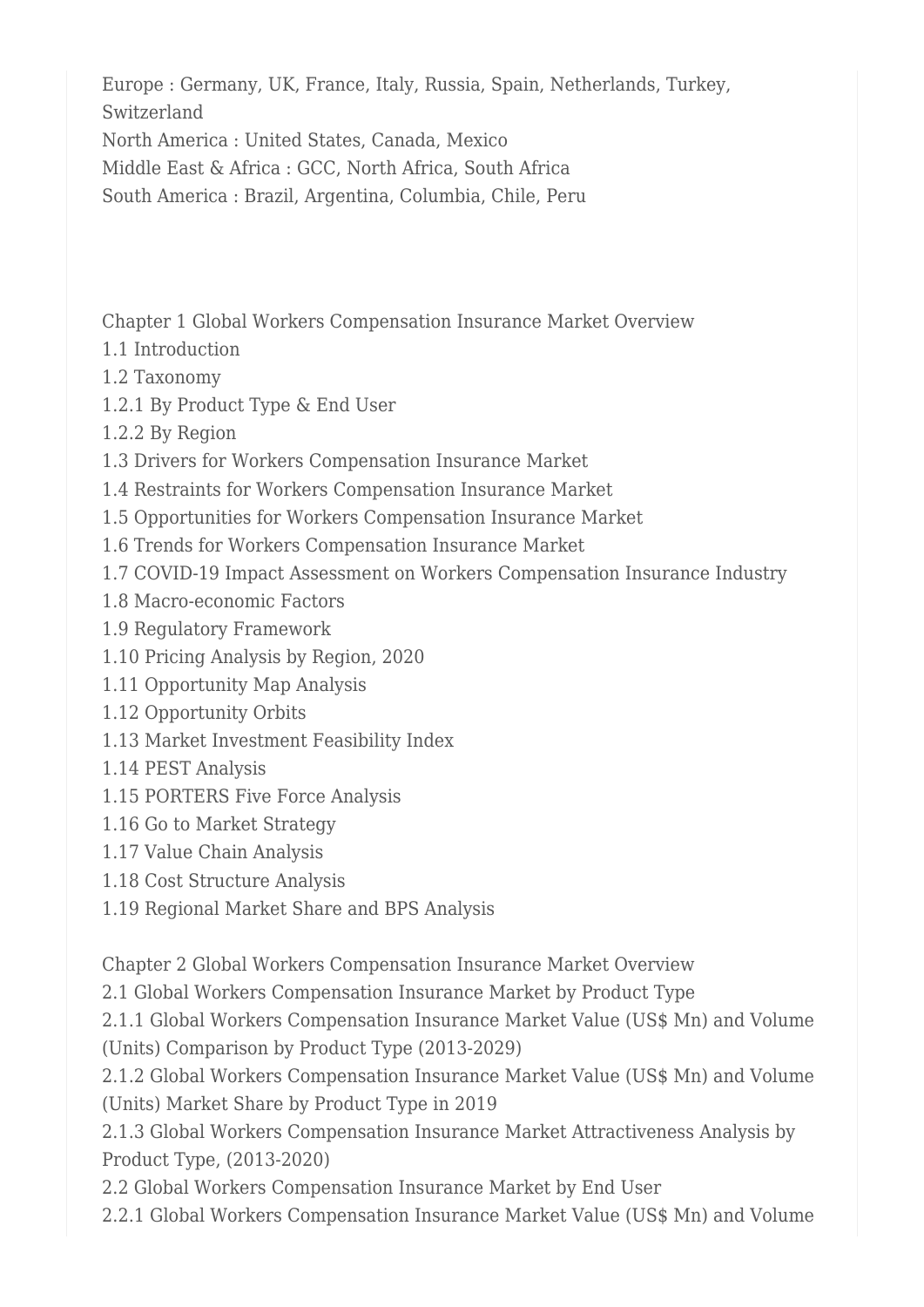(Units) Comparison by End User (2013-2029)

2.2.2 Global Workers Compensation Insurance Market Value (US\$ Mn) and Volume (Units) Market Share by End User in 2019

2.2.3 Global Workers Compensation Insurance Market Attractiveness Analysis by End User, (2013-2020)

2.3 Global Workers Compensation Insurance Market by Region

2.3.1 Global Workers Compensation Insurance Market Value (US\$ Mn) and Volume (Units) Comparison by Region (2013-2029)

2.3.2 Global Workers Compensation Insurance Market Value (US\$ Mn) and Volume (Units) Market Share by Region in 2019

2.3.3 Global Workers Compensation Insurance Market Attractiveness Analysis by Region, (2013-2020)

2.4 Global Workers Compensation Insurance Market Outlook (2013-2029)

2.4.1 Global Workers Compensation Insurance Market Value (US\$ Mn) and Volume (Units) (2013-2020)

2.4.2 Global Workers Compensation Insurance Market Value (US\$ Mn) and Volume (Units) (2021-2029)

2.5 Global Workers Compensation Insurance Market Value (US\$ Mn) and Volume (Units) by Regions

2.5.1 Global Workers Compensation Insurance Market Value (US\$ Mn) and Volume (Units) Comparison by Region (2013-2020)

2.5.2 Global Workers Compensation Insurance Market Value (US\$ Mn) and Volume (Units) Comparison by Region (2021-2029)

2.6 Global Workers Compensation Insurance Market Value (US\$ Mn) and Volume (Units) by Product Type

2.6.1 Global Workers Compensation Insurance Market Value (US\$ Mn) and Volume (Units) Comparison by Product Type (2013-2020)

2.6.2 Global Workers Compensation Insurance Market Value (US\$ Mn) and Volume (Units) Comparison by Product Type (2021-2029)

2.7 Global Workers Compensation Insurance Market Value (US\$ Mn) and Volume (Units) by End User

2.7.1 Global Workers Compensation Insurance Market Value (US\$ Mn) and Volume (Units) Comparison by End User (2013-2020)

2.7.2 Global Workers Compensation Insurance Market Value (US\$ Mn) and Volume (Units) Comparison by End User (2021-2029)

2.8 Global Workers Compensation Insurance Market Y-o-Y Growth Rate Comparison (2014-2029)

2.8.1 Global Workers Compensation Insurance Market Y-o-Y Growth Rate by Region 2.8.2 Global Workers Compensation Insurance Market Y-o-Y Growth Rate by Product Type

2.8.3 Global Workers Compensation Insurance Market Y-o-Y Growth Rate by End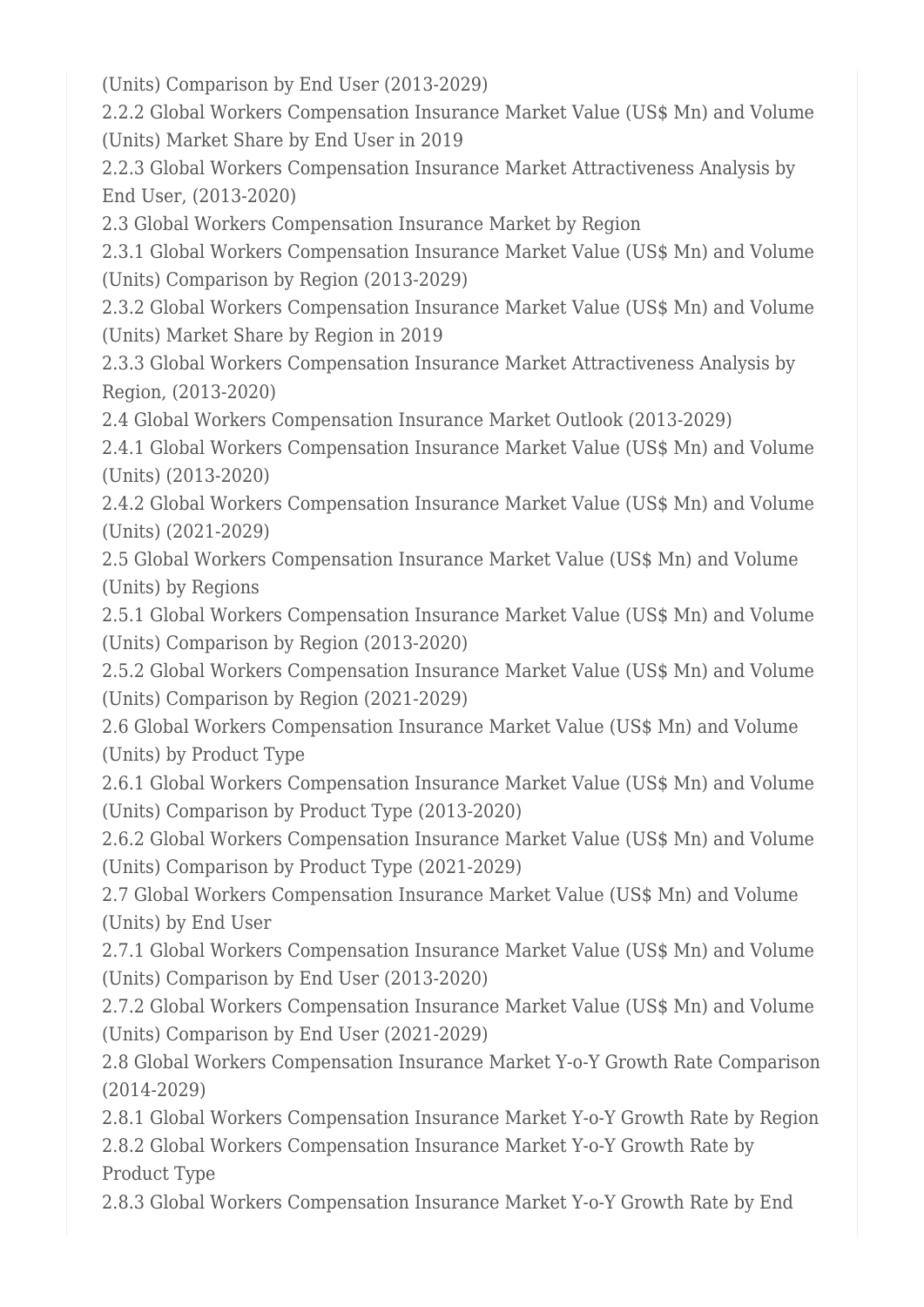User

2.9 Global Workers Compensation Insurance Market Share Comparison (2013-2029)

2.9.1 Global Workers Compensation Insurance Market Share by Region

2.9.2 Global Workers Compensation Insurance Market Share by Product Type

2.9.3 Global Workers Compensation Insurance Market Share by End User

Chapter 3 North America Workers Compensation Insurance Market Overview 3.1 North America Workers Compensation Insurance Market by Product Type

3.1.1 North America Workers Compensation Insurance Market Value (US\$ Mn) and Volume (Units) Comparison by Product Type (2013-2029)

3.1.2 North America Workers Compensation Insurance Market Value (US\$ Mn) and Volume (Units) Market Share by Product Type in 2019

3.1.3 North America Workers Compensation Insurance Market Attractiveness Analysis by Product Type, (2013-2020)

3.2 North America Workers Compensation Insurance Market by End User

3.2.1 North America Workers Compensation Insurance Market Value (US\$ Mn) and Volume (Units) Comparison by End User (2013-2029)

3.2.2 North America Workers Compensation Insurance Market Value (US\$ Mn) and Volume (Units) Market Share by End User in 2019

3.2.3 North America Workers Compensation Insurance Market Attractiveness Analysis by End User, (2013-2020)

3.3 North America Workers Compensation Insurance Market by Region

3.3.1 North America Workers Compensation Insurance Market Value (US\$ Mn) and Volume (Units) Comparison by Region (2013-2029)

3.3.2 North America Workers Compensation Insurance Market Value (US\$ Mn) and Volume (Units) Market Share by Region in 2019

3.3.3 North America Workers Compensation Insurance Market Attractiveness Analysis by Region, (2013-2020)

3.4 North America Workers Compensation Insurance Market Outlook (2013-2029)

3.4.1 North America Workers Compensation Insurance Market Value (US\$ Mn) and Volume (Units) (2013-2020)

3.4.2 North America Workers Compensation Insurance Market Value (US\$ Mn) and Volume (Units) (2021-2029)

3.5 North America Workers Compensation Insurance Market Value (US\$ Mn) and Volume (Units) by Regions

3.5.1 North America Workers Compensation Insurance Market Value (US\$ Mn) and Volume (Units) Comparison by Region (2013-2020)

3.5.2 North America Workers Compensation Insurance Market Value (US\$ Mn) and Volume (Units) Comparison by Region (2021-2029)

3.6 North America Workers Compensation Insurance Market Value (US\$ Mn) and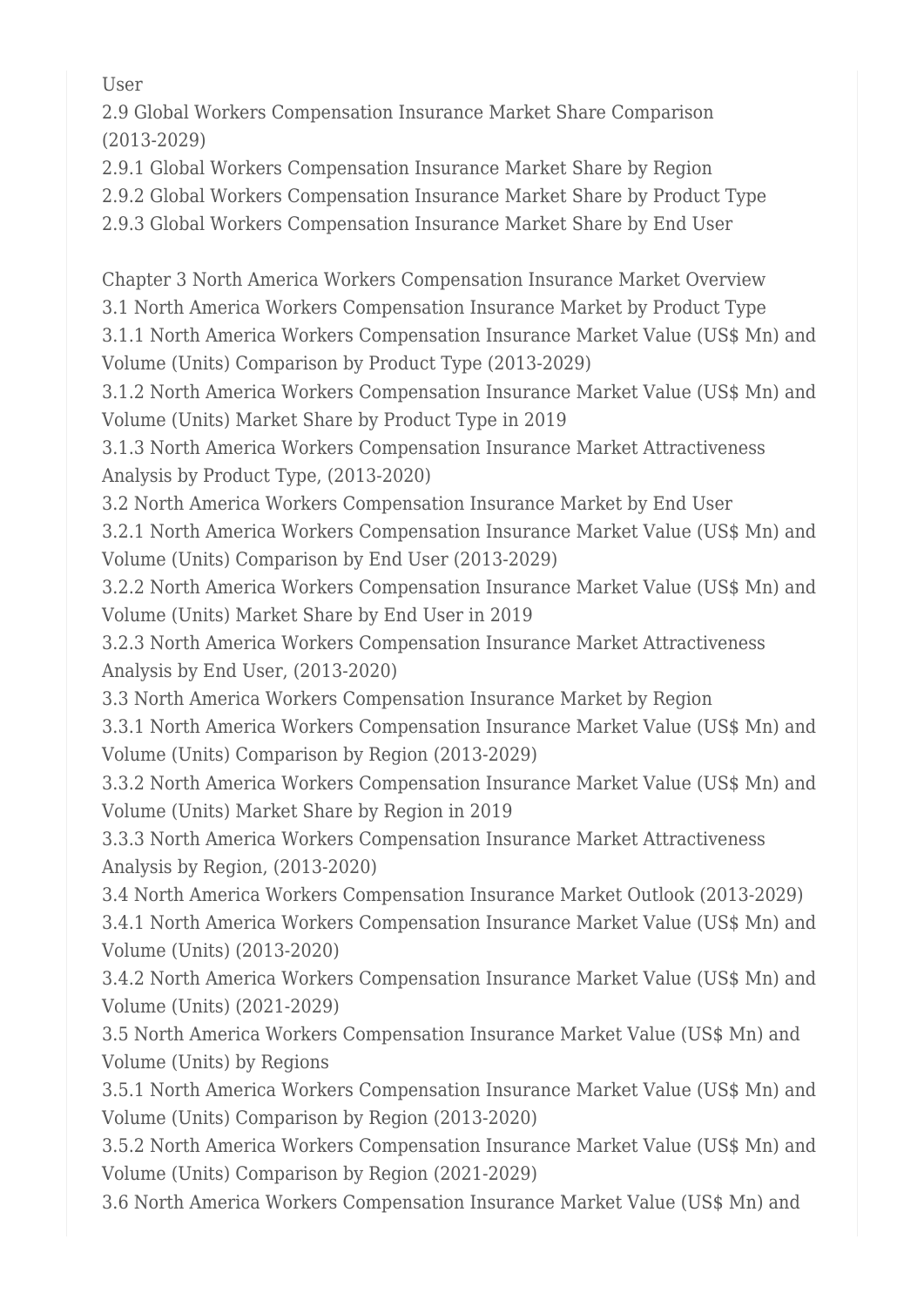Volume (Units) by Product Type

3.6.1 North America Workers Compensation Insurance Market Value (US\$ Mn) and Volume (Units) Comparison by Product Type (2013-2020)

3.6.2 North America Workers Compensation Insurance Market Value (US\$ Mn) and Volume (Units) Comparison by Product Type (2021-2029)

3.7 North America Workers Compensation Insurance Market Value (US\$ Mn) and Volume (Units) by End User

3.7.1 North America Workers Compensation Insurance Market Value (US\$ Mn) and Volume (Units) Comparison by End User (2013-2020)

3.7.2 North America Workers Compensation Insurance Market Value (US\$ Mn) and Volume (Units) Comparison by End User (2021-2029)

3.8 North America Workers Compensation Insurance Market Y-o-Y Growth Rate Comparison (2014-2029)

3.8.1 North America Workers Compensation Insurance Market Y-o-Y Growth Rate by Region

3.8.2 North America Workers Compensation Insurance Market Y-o-Y Growth Rate by Product Type

3.8.3 North America Workers Compensation Insurance Market Y-o-Y Growth Rate by End User

3.9 North America Workers Compensation Insurance Market Share Comparison (2013-2029)

3.9.1 North America Workers Compensation Insurance Market Share by Region

3.9.2 North America Workers Compensation Insurance Market Share by Product Type

3.9.3 North America Workers Compensation Insurance Market Share by End User

Chapter 4 Europe Workers Compensation Insurance Market Overview

4.1 Europe Workers Compensation Insurance Market by Product Type

4.1.1 Europe Workers Compensation Insurance Market Value (US\$ Mn) and Volume (Units) Comparison by Product Type (2013-2029)

4.1.2 Europe Workers Compensation Insurance Market Value (US\$ Mn) and Volume (Units) Market Share by Product Type in 2019

4.1.3 Europe Workers Compensation Insurance Market Attractiveness Analysis by Product Type, (2013-2020)

4.2 Europe Workers Compensation Insurance Market by End User

4.2.1 Europe Workers Compensation Insurance Market Value (US\$ Mn) and Volume (Units) Comparison by End User (2013-2029)

4.2.2 Europe Workers Compensation Insurance Market Value (US\$ Mn) and Volume (Units) Market Share by End User in 2019

4.2.3 Europe Workers Compensation Insurance Market Attractiveness Analysis by End User, (2013-2020)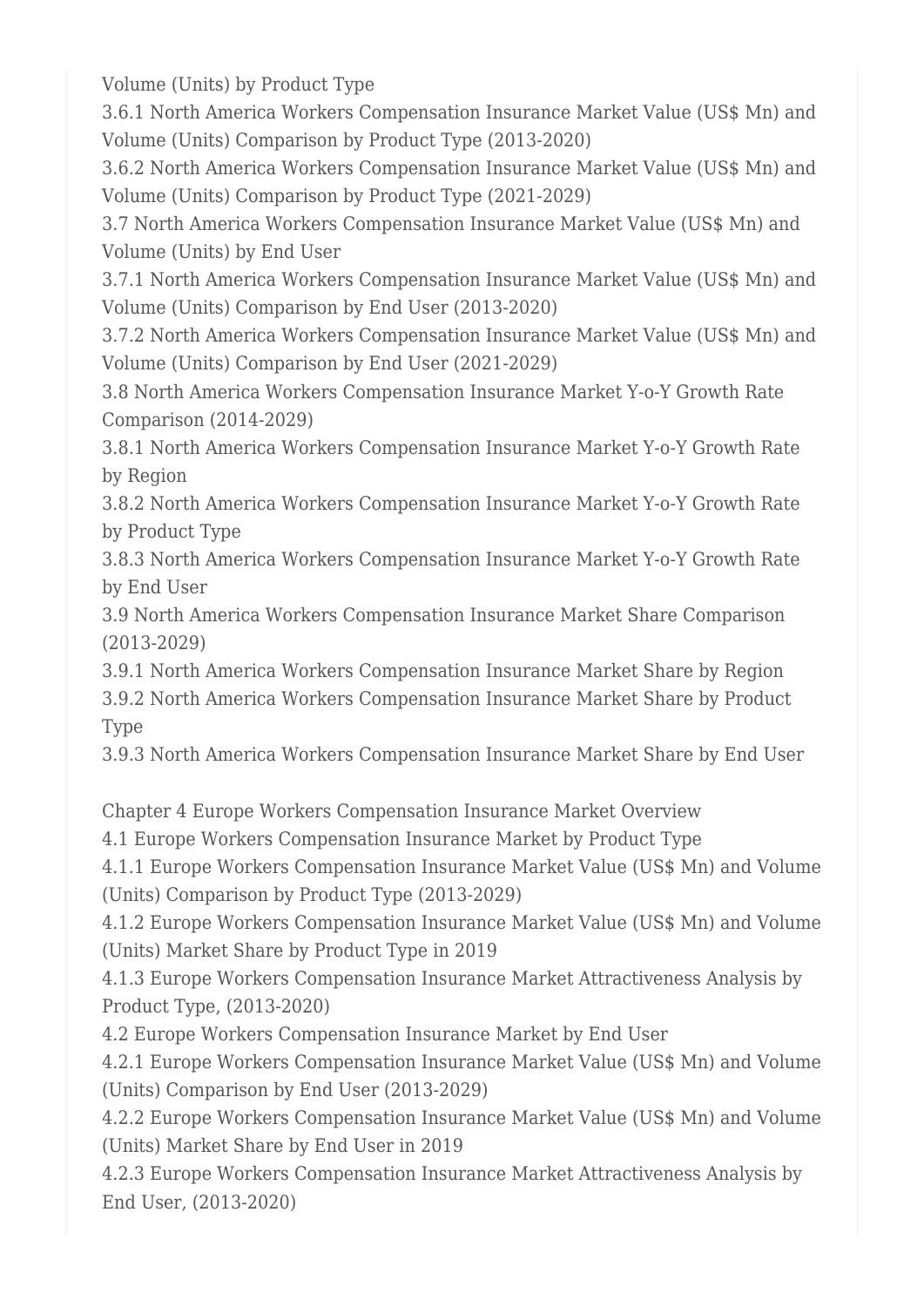4.3 Europe Workers Compensation Insurance Market by Region

4.3.1 Europe Workers Compensation Insurance Market Value (US\$ Mn) and Volume (Units) Comparison by Region (2013-2029)

4.3.2 Europe Workers Compensation Insurance Market Value (US\$ Mn) and Volume (Units) Market Share by Region in 2019

4.3.3 Europe Workers Compensation Insurance Market Attractiveness Analysis by Region, (2013-2020)

4.4 Europe Workers Compensation Insurance Market Outlook (2013-2029)

4.4.1 Europe Workers Compensation Insurance Market Value (US\$ Mn) and Volume (Units) (2013-2020)

4.4.2 Europe Workers Compensation Insurance Market Value (US\$ Mn) and Volume (Units) (2021-2029)

4.5 Europe Workers Compensation Insurance Market Value (US\$ Mn) and Volume (Units) by Regions

4.5.1 Europe Workers Compensation Insurance Market Value (US\$ Mn) and Volume (Units) Comparison by Region (2013-2020)

4.5.2 Europe Workers Compensation Insurance Market Value (US\$ Mn) and Volume (Units) Comparison by Region (2021-2029)

4.6 Europe Workers Compensation Insurance Market Value (US\$ Mn) and Volume (Units) by Product Type

4.6.1 Europe Workers Compensation Insurance Market Value (US\$ Mn) and Volume (Units) Comparison by Product Type (2013-2020)

4.6.2 Europe Workers Compensation Insurance Market Value (US\$ Mn) and Volume (Units) Comparison by Product Type (2021-2029)

4.7 Europe Workers Compensation Insurance Market Value (US\$ Mn) and Volume (Units) by End User

4.7.1 Europe Workers Compensation Insurance Market Value (US\$ Mn) and Volume (Units) Comparison by End User (2013-2020)

4.7.2 Europe Workers Compensation Insurance Market Value (US\$ Mn) and Volume (Units) Comparison by End User (2021-2029)

4.8 Europe Workers Compensation Insurance Market Y-o-Y Growth Rate Comparison (2014-2029)

4.8.1 Europe Workers Compensation Insurance Market Y-o-Y Growth Rate by Region

4.8.2 Europe Workers Compensation Insurance Market Y-o-Y Growth Rate by Product Type

4.8.3 Europe Workers Compensation Insurance Market Y-o-Y Growth Rate by End User

4.9 Europe Workers Compensation Insurance Market Share Comparison (2013-2029)

4.9.1 Europe Workers Compensation Insurance Market Share by Region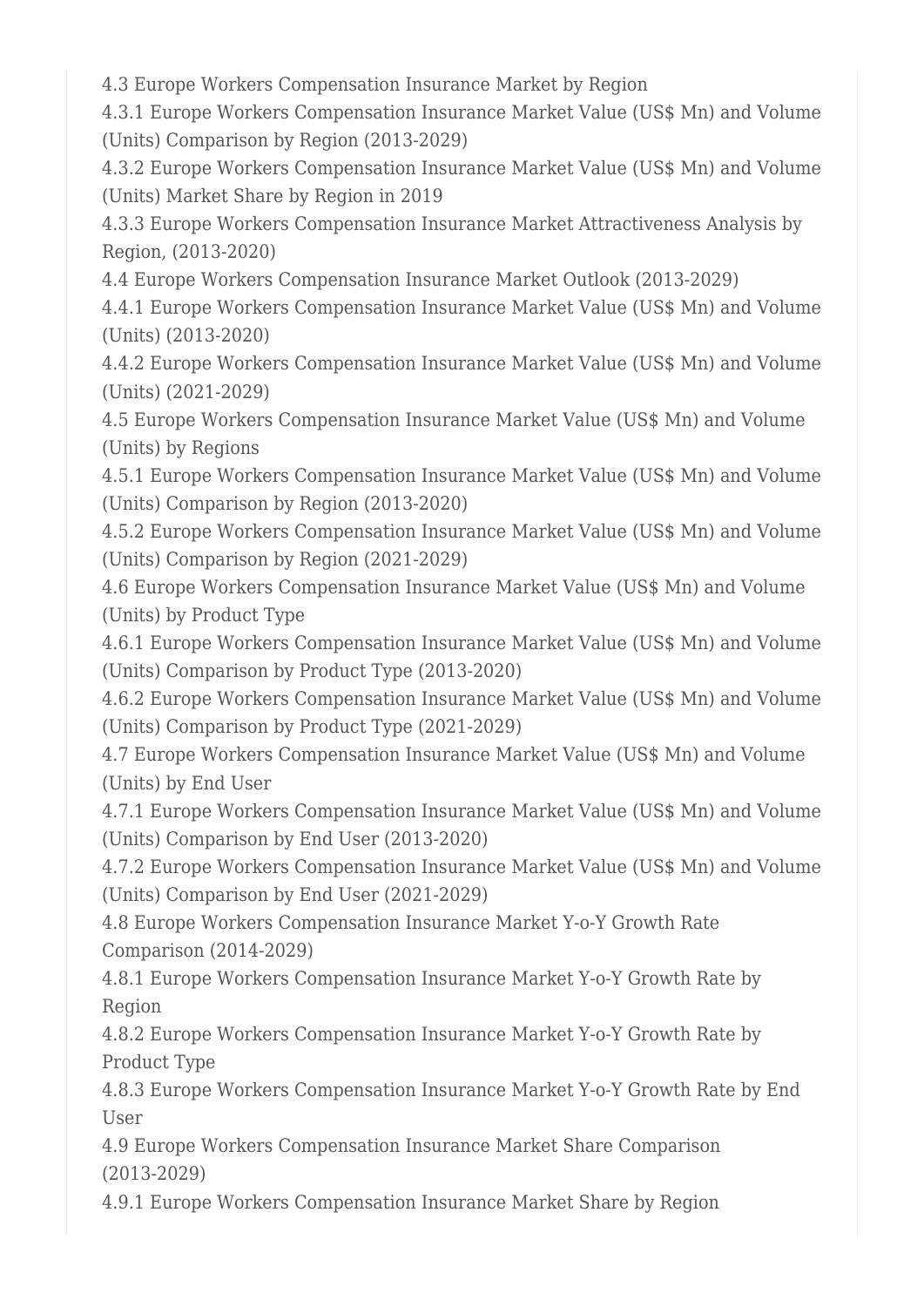4.9.2 Europe Workers Compensation Insurance Market Share by Product Type 4.9.3 Europe Workers Compensation Insurance Market Share by End User

Chapter 5 Asia Pacific Workers Compensation Insurance Market Overview 5.1 Asia Pacific Workers Compensation Insurance Market by Product Type 5.1.1 Asia Pacific Workers Compensation Insurance Market Value (US\$ Mn) and Volume (Units) Comparison by Product Type (2013-2029)

5.1.2 Asia Pacific Workers Compensation Insurance Market Value (US\$ Mn) and Volume (Units) Market Share by Product Type in 2019

5.1.3 Asia Pacific Workers Compensation Insurance Market Attractiveness Analysis by Product Type, (2013-2020)

5.2 Asia Pacific Workers Compensation Insurance Market by End User

5.2.1 Asia Pacific Workers Compensation Insurance Market Value (US\$ Mn) and Volume (Units) Comparison by End User (2013-2029)

5.2.2 Asia Pacific Workers Compensation Insurance Market Value (US\$ Mn) and Volume (Units) Market Share by End User in 2019

5.2.3 Asia Pacific Workers Compensation Insurance Market Attractiveness Analysis by End User, (2013-2020)

5.3 Asia Pacific Workers Compensation Insurance Market by Region

5.3.1 Asia Pacific Workers Compensation Insurance Market Value (US\$ Mn) and Volume (Units) Comparison by Region (2013-2029)

5.3.2 Asia Pacific Workers Compensation Insurance Market Value (US\$ Mn) and Volume (Units) Market Share by Region in 2019

5.3.3 Asia Pacific Workers Compensation Insurance Market Attractiveness Analysis by Region, (2013-2020)

5.4 Asia Pacific Workers Compensation Insurance Market Outlook (2013-2029) 5.4.1 Asia Pacific Workers Compensation Insurance Market Value (US\$ Mn) and Volume (Units) (2013-2020)

5.4.2 Asia Pacific Workers Compensation Insurance Market Value (US\$ Mn) and Volume (Units) (2021-2029)

5.5 Asia Pacific Workers Compensation Insurance Market Value (US\$ Mn) and Volume (Units) by Regions

5.5.1 Asia Pacific Workers Compensation Insurance Market Value (US\$ Mn) and Volume (Units) Comparison by Region (2013-2020)

5.5.2 Asia Pacific Workers Compensation Insurance Market Value (US\$ Mn) and Volume (Units) Comparison by Region (2021-2029)

5.6 Asia Pacific Workers Compensation Insurance Market Value (US\$ Mn) and Volume (Units) by Product Type

5.6.1 Asia Pacific Workers Compensation Insurance Market Value (US\$ Mn) and Volume (Units) Comparison by Product Type (2013-2020)

5.6.2 Asia Pacific Workers Compensation Insurance Market Value (US\$ Mn) and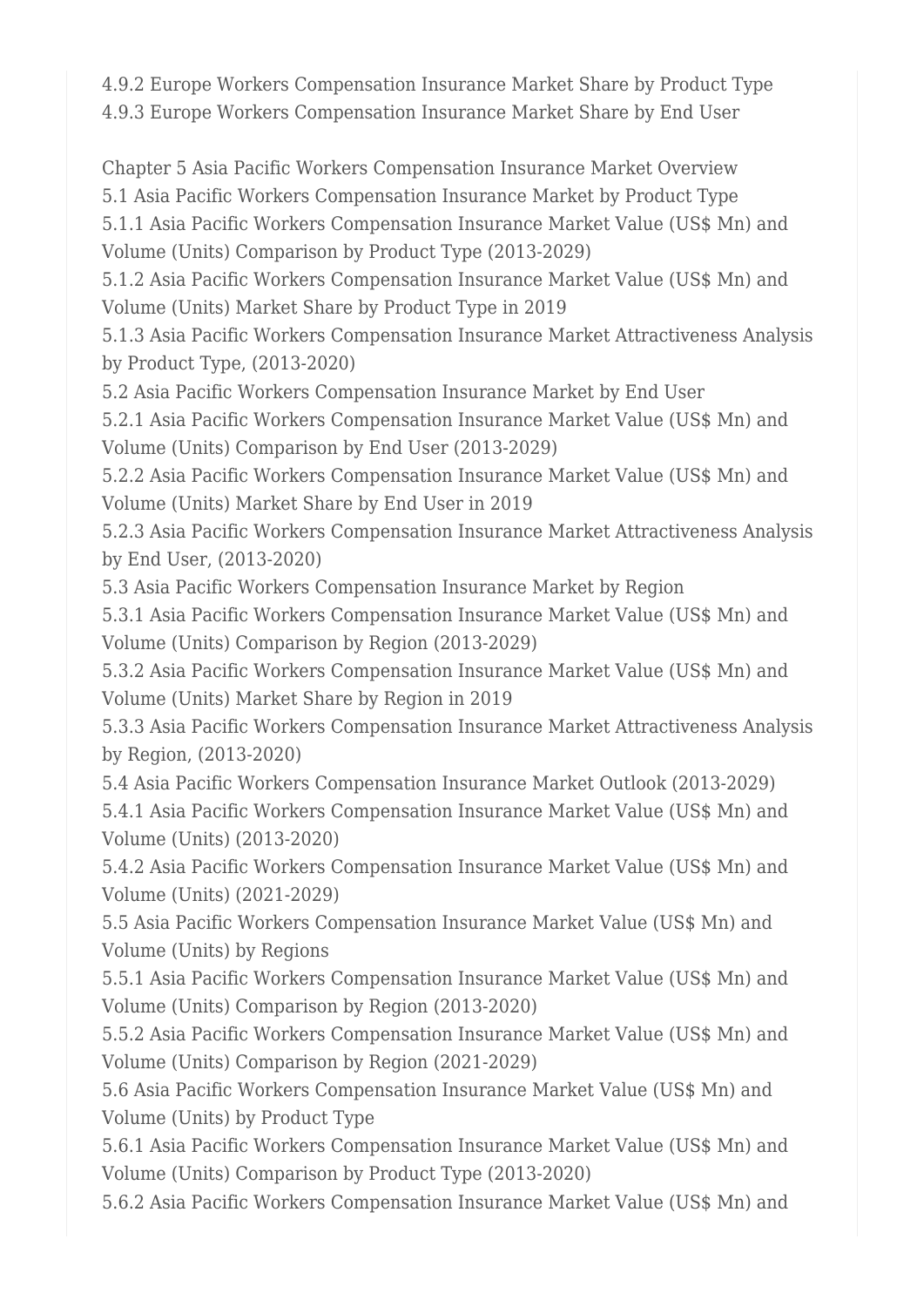Volume (Units) Comparison by Product Type (2021-2029)

5.7 Asia Pacific Workers Compensation Insurance Market Value (US\$ Mn) and Volume (Units) by End User

5.7.1 Asia Pacific Workers Compensation Insurance Market Value (US\$ Mn) and Volume (Units) Comparison by End User (2013-2020)

5.7.2 Asia Pacific Workers Compensation Insurance Market Value (US\$ Mn) and Volume (Units) Comparison by End User (2021-2029)

5.8 Asia Pacific Workers Compensation Insurance Market Y-o-Y Growth Rate Comparison (2014-2029)

5.8.1 Asia Pacific Workers Compensation Insurance Market Y-o-Y Growth Rate by Region

5.8.2 Asia Pacific Workers Compensation Insurance Market Y-o-Y Growth Rate by Product Type

5.8.3 Asia Pacific Workers Compensation Insurance Market Y-o-Y Growth Rate by End User

5.9 Asia Pacific Workers Compensation Insurance Market Share Comparison (2013-2029)

5.9.1 Asia Pacific Workers Compensation Insurance Market Share by Region

5.9.2 Asia Pacific Workers Compensation Insurance Market Share by Product Type

5.9.3 Asia Pacific Workers Compensation Insurance Market Share by End User

Chapter 6 South America Workers Compensation Insurance Market Overview

6.1 South America Workers Compensation Insurance Market by Product Type

6.1.1 South America Workers Compensation Insurance Market Value (US\$ Mn) and Volume (Units) Comparison by Product Type (2013-2029)

6.1.2 South America Workers Compensation Insurance Market Value (US\$ Mn) and Volume (Units) Market Share by Product Type in 2019

6.1.3 South America Workers Compensation Insurance Market Attractiveness Analysis by Product Type, (2013-2020)

6.2 South America Workers Compensation Insurance Market by End User

6.2.1 South America Workers Compensation Insurance Market Value (US\$ Mn) and Volume (Units) Comparison by End User (2013-2029)

6.2.2 South America Workers Compensation Insurance Market Value (US\$ Mn) and Volume (Units) Market Share by End User in 2019

6.2.3 South America Workers Compensation Insurance Market Attractiveness Analysis by End User, (2013-2020)

6.3 South America Workers Compensation Insurance Market by Region

6.3.1 South America Workers Compensation Insurance Market Value (US\$ Mn) and Volume (Units) Comparison by Region (2013-2029)

6.3.2 South America Workers Compensation Insurance Market Value (US\$ Mn) and Volume (Units) Market Share by Region in 2019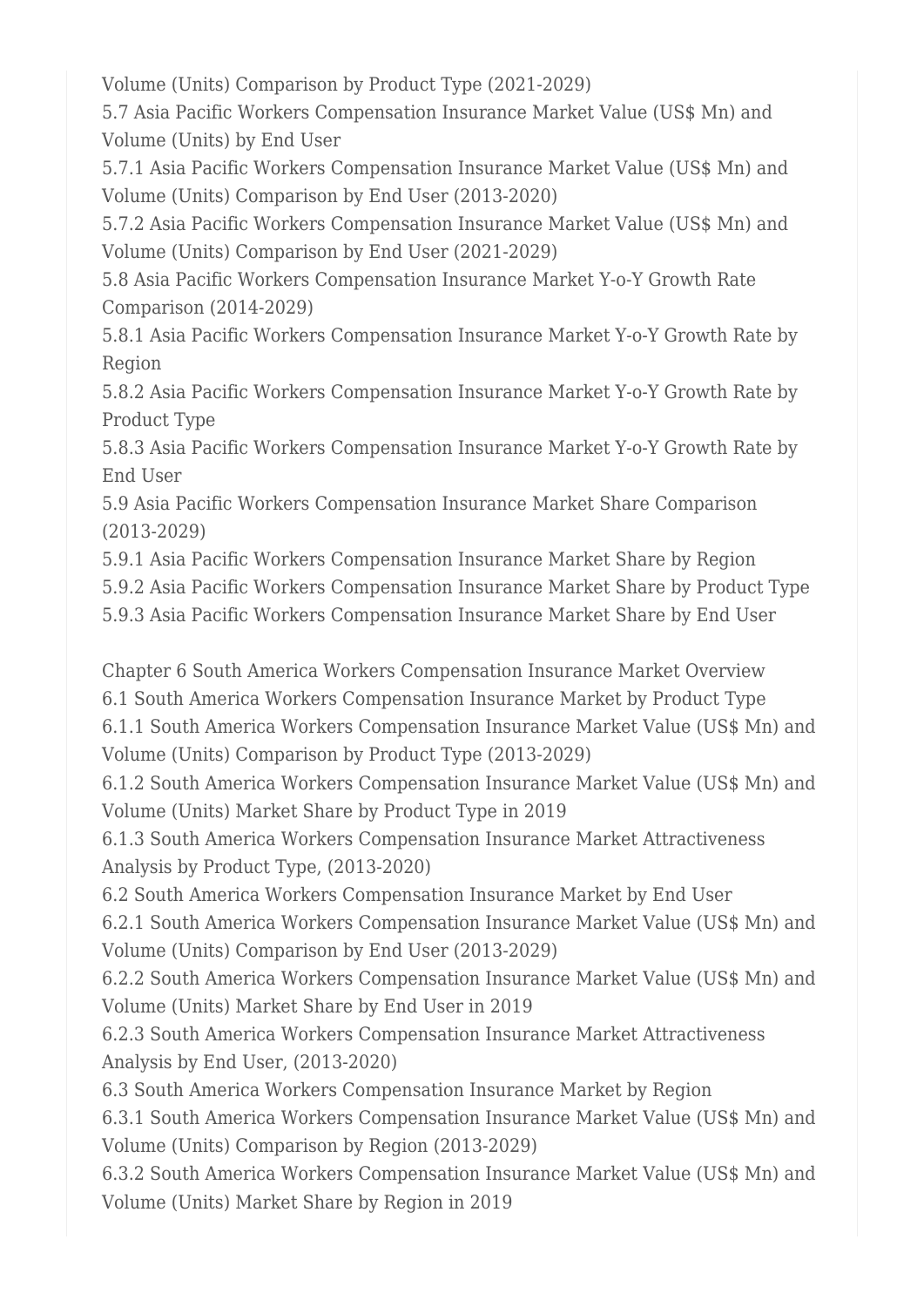6.3.3 South America Workers Compensation Insurance Market Attractiveness Analysis by Region, (2013-2020)

6.4 South America Workers Compensation Insurance Market Outlook (2013-2029) 6.4.1 South America Workers Compensation Insurance Market Value (US\$ Mn) and Volume (Units) (2013-2020)

6.4.2 South America Workers Compensation Insurance Market Value (US\$ Mn) and Volume (Units) (2021-2029)

6.5 South America Workers Compensation Insurance Market Value (US\$ Mn) and Volume (Units) by Regions

6.5.1 South America Workers Compensation Insurance Market Value (US\$ Mn) and Volume (Units) Comparison by Region (2013-2020)

6.5.2 South America Workers Compensation Insurance Market Value (US\$ Mn) and Volume (Units) Comparison by Region (2021-2029)

6.6 South America Workers Compensation Insurance Market Value (US\$ Mn) and Volume (Units) by Product Type

6.6.1 South America Workers Compensation Insurance Market Value (US\$ Mn) and Volume (Units) Comparison by Product Type (2013-2020)

6.6.2 South America Workers Compensation Insurance Market Value (US\$ Mn) and Volume (Units) Comparison by Product Type (2021-2029)

6.7 South America Workers Compensation Insurance Market Value (US\$ Mn) and Volume (Units) by End User

6.7.1 South America Workers Compensation Insurance Market Value (US\$ Mn) and Volume (Units) Comparison by End User (2013-2020)

6.7.2 South America Workers Compensation Insurance Market Value (US\$ Mn) and Volume (Units) Comparison by End User (2021-2029)

6.8 South America Workers Compensation Insurance Market Y-o-Y Growth Rate Comparison (2014-2029)

6.8.1 South America Workers Compensation Insurance Market Y-o-Y Growth Rate by Region

6.8.2 South America Workers Compensation Insurance Market Y-o-Y Growth Rate by Product Type

6.8.3 South America Workers Compensation Insurance Market Y-o-Y Growth Rate by End User

6.9 South America Workers Compensation Insurance Market Share Comparison 2013-2029

6.9.1 South America Workers Compensation Insurance Market Share by Region

6.9.2 South America Workers Compensation Insurance Market Share by Product Type

6.9.3 South America Workers Compensation Insurance Market Share by End User

Chapter 7 MEA Workers Compensation Insurance Market Overview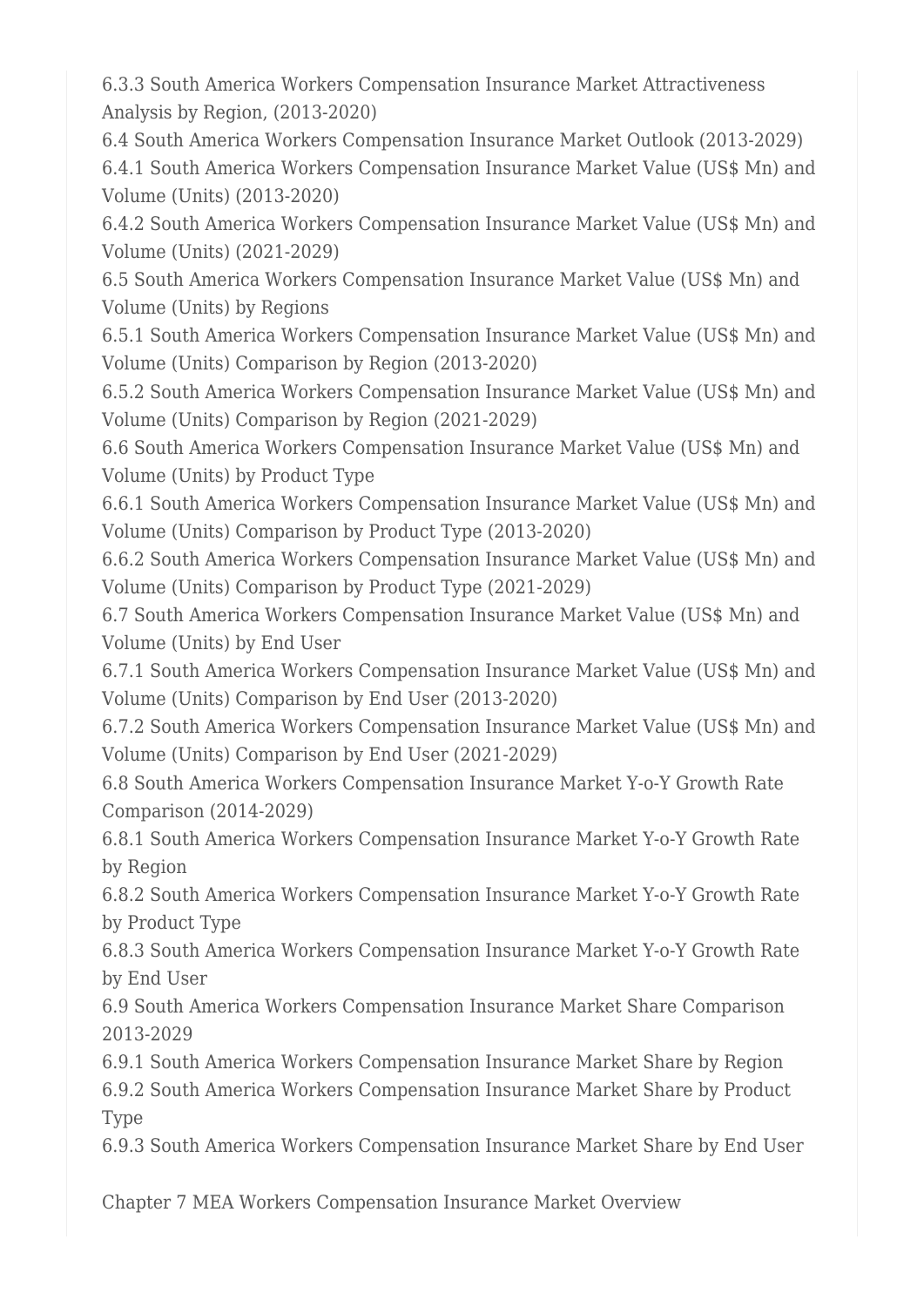7.1 MEA Workers Compensation Insurance Market by Product Type

7.1.1 MEA Workers Compensation Insurance Market Value (US\$ Mn) and Volume (Units) Comparison by Product Type (2013-2029)

7.1.2 MEA Workers Compensation Insurance Market Value (US\$ Mn) and Volume (Units) Market Share by Product Type in 2019

7.1.3 MEA Workers Compensation Insurance Market Attractiveness Analysis by Product Type, (2013-2020)

7.2 MEA Workers Compensation Insurance Market by End User

7.2.1 MEA Workers Compensation Insurance Market Value (US\$ Mn) and Volume (Units) Comparison by End User (2013-2029)

7.2.2 MEA Workers Compensation Insurance Market Value (US\$ Mn) and Volume (Units) Market Share by End User in 2019

7.2.3 MEA Workers Compensation Insurance Market Attractiveness Analysis by End User, (2013-2020)

7.3 MEA Workers Compensation Insurance Market by Region

7.3.1 MEA Workers Compensation Insurance Market Value (US\$ Mn) and Volume (Units) Comparison by Region (2013-2029)

7.3.2 MEA Workers Compensation Insurance Market Value (US\$ Mn) and Volume (Units) Market Share by Region in 2019

7.3.3 MEA Workers Compensation Insurance Market Attractiveness Analysis by Region, (2013-2020)

7.4 MEA Workers Compensation Insurance Market Outlook (2013-2029)

7.4.1 MEA Workers Compensation Insurance Market Value (US\$ Mn) and Volume (Units) (2013-2020)

7.4.2 MEA Workers Compensation Insurance Market Value (US\$ Mn) and Volume (Units) (2021-2029)

7.5 MEA Workers Compensation Insurance Market Value (US\$ Mn) and Volume (Units) by Regions

7.5.1 MEA Workers Compensation Insurance Market Value (US\$ Mn) and Volume (Units) Comparison by Region (2013-2020)

7.5.2 MEA Workers Compensation Insurance Market Value (US\$ Mn) and Volume (Units) Comparison by Region (2021-2029)

7.6 MEA Workers Compensation Insurance Market Value (US\$ Mn) and Volume (Units) by Product Type

7.6.1 MEA Workers Compensation Insurance Market Value (US\$ Mn) and Volume (Units) Comparison by Product Type (2013-2020)

7.6.2 MEA Workers Compensation Insurance Market Value (US\$ Mn) and Volume (Units) Comparison by Product Type (2021-2029)

7.7 MEA Workers Compensation Insurance Market Value (US\$ Mn) and Volume (Units) by End User

7.7.1 MEA Workers Compensation Insurance Market Value (US\$ Mn) and Volume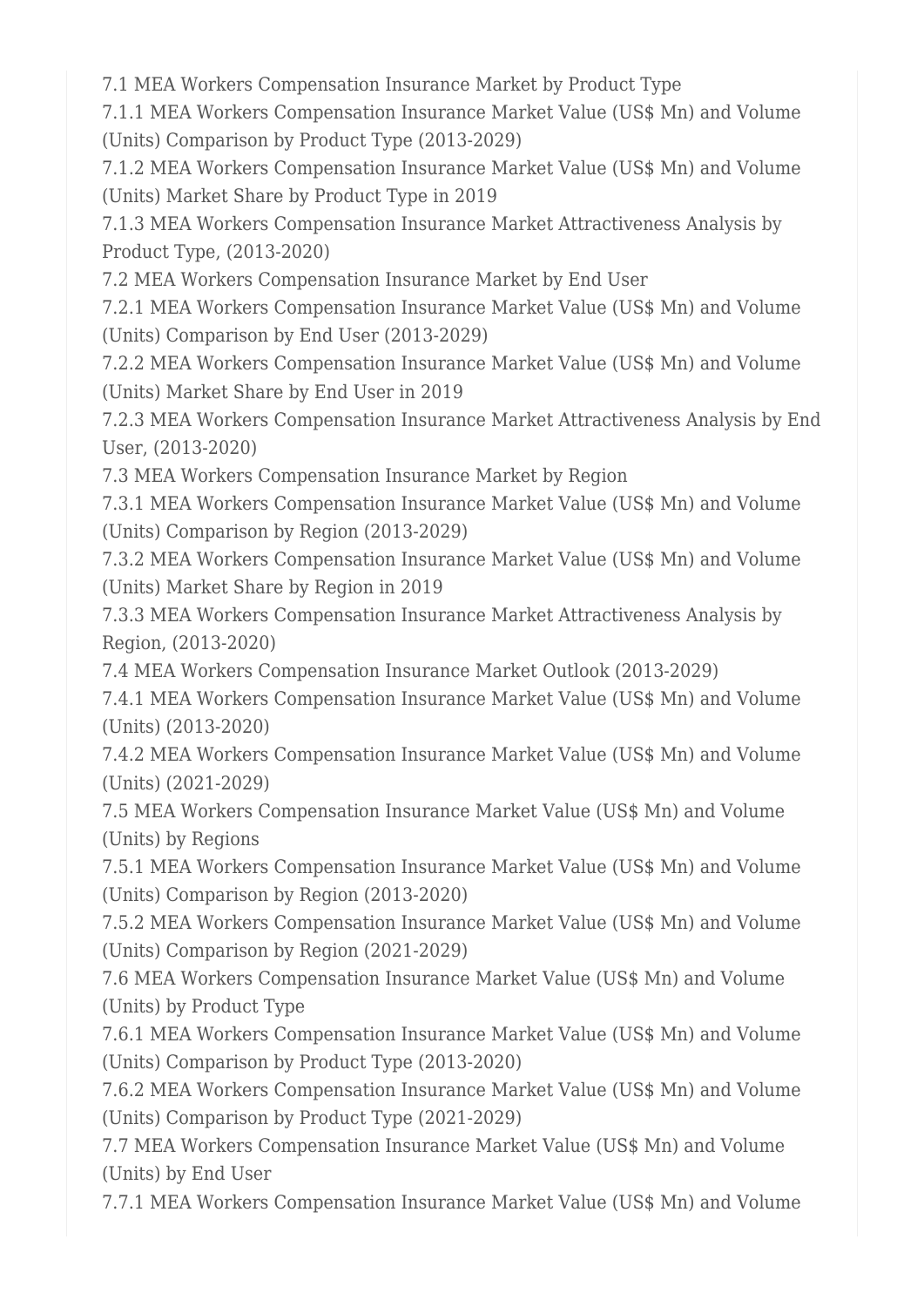(Units) Comparison by End User (2013-2020)

7.7.2 MEA Workers Compensation Insurance Market Value (US\$ Mn) and Volume (Units) Comparison by End User (2021-2029)

7.8 MEA Workers Compensation Insurance Market Y-o-Y Growth Rate Comparison (2014-2029)

7.8.1 MEA Workers Compensation Insurance Market Y-o-Y Growth Rate by Region 7.8.2 MEA Workers Compensation Insurance Market Y-o-Y Growth Rate by Product Type

7.8.3 MEA Workers Compensation Insurance Market Y-o-Y Growth Rate by End User

7.9 MEA Workers Compensation Insurance Market Share Comparison (2013-2029)

7.9.1 MEA Workers Compensation Insurance Market Share by Region

7.9.2 MEA Workers Compensation Insurance Market Share by Product Type

7.9.3 MEA Workers Compensation Insurance Market Share by End User

Chapter 8 Global Workers Compensation Insurance Market Company Profiles

- 8.1 Market Competition Scenario Analysis, By Company
- 8.2 Competitor Landscape
- 8.3 Company Share Analysis
- 8.4 Company Profiles
- 8.4.1 Company
- 8.4.1.1 Company Overview
- 8.4.1.2 Business Description
- 8.4.1.3 Product Portfolio
- 8.4.1.4 Key Financials
- 8.4.1.5 Key Developments
- 8.4.1.6 SWOT Analysis

Companies Included : AIG Berkshire Hathaway Liberty Mutual Zurich Insurance Travelers Allianz Tokio Marine XL Group ACE&Chubb **OBE** Beazley